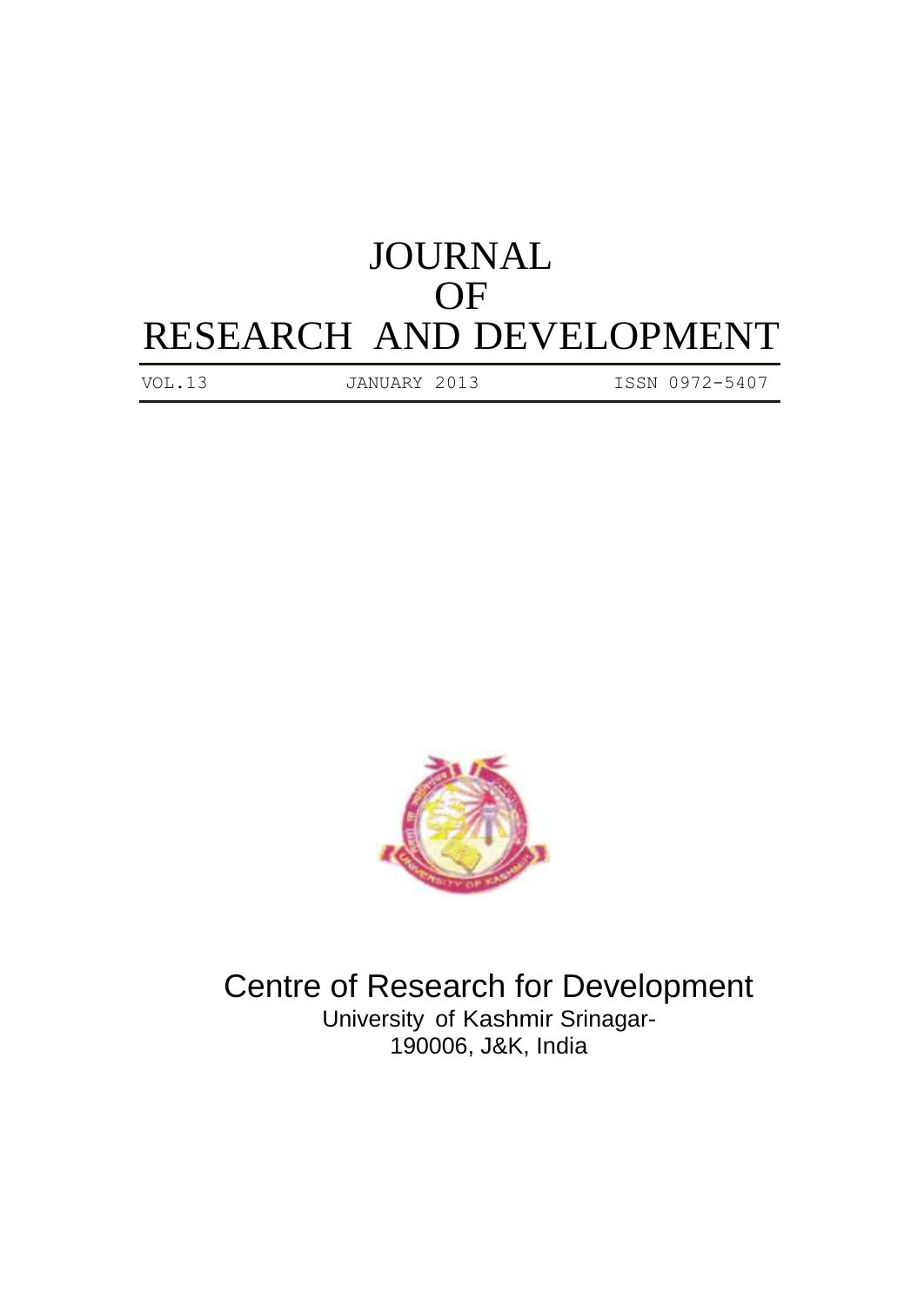### Cite this Volume as: J. Res. Dev. 13 Journal of Research & Development is published annually

©

Director Centre of Research for Development University of Kashmir, Srinagar-190006 J&K, India

> Whilst effort is made by the publishers and editorial board to see that no inaccurate or misleading data, opinion or statement appears in this journal, they wish to make it clear that the data and opinions appearing in the articles are the sole responsibility of the contributors concerned. Accordingly, the publishers and the editorial board accept no responsibility or liability whatsoever for the consequence of any such inaccurate or misleading data, opinion orstatement.

*ComputerDesigned by :ShahnawazAhmad Khosa Cell: 7298559181 Printed at :MehakPrinting Press Naid Kadal,Srinagar @9419063159*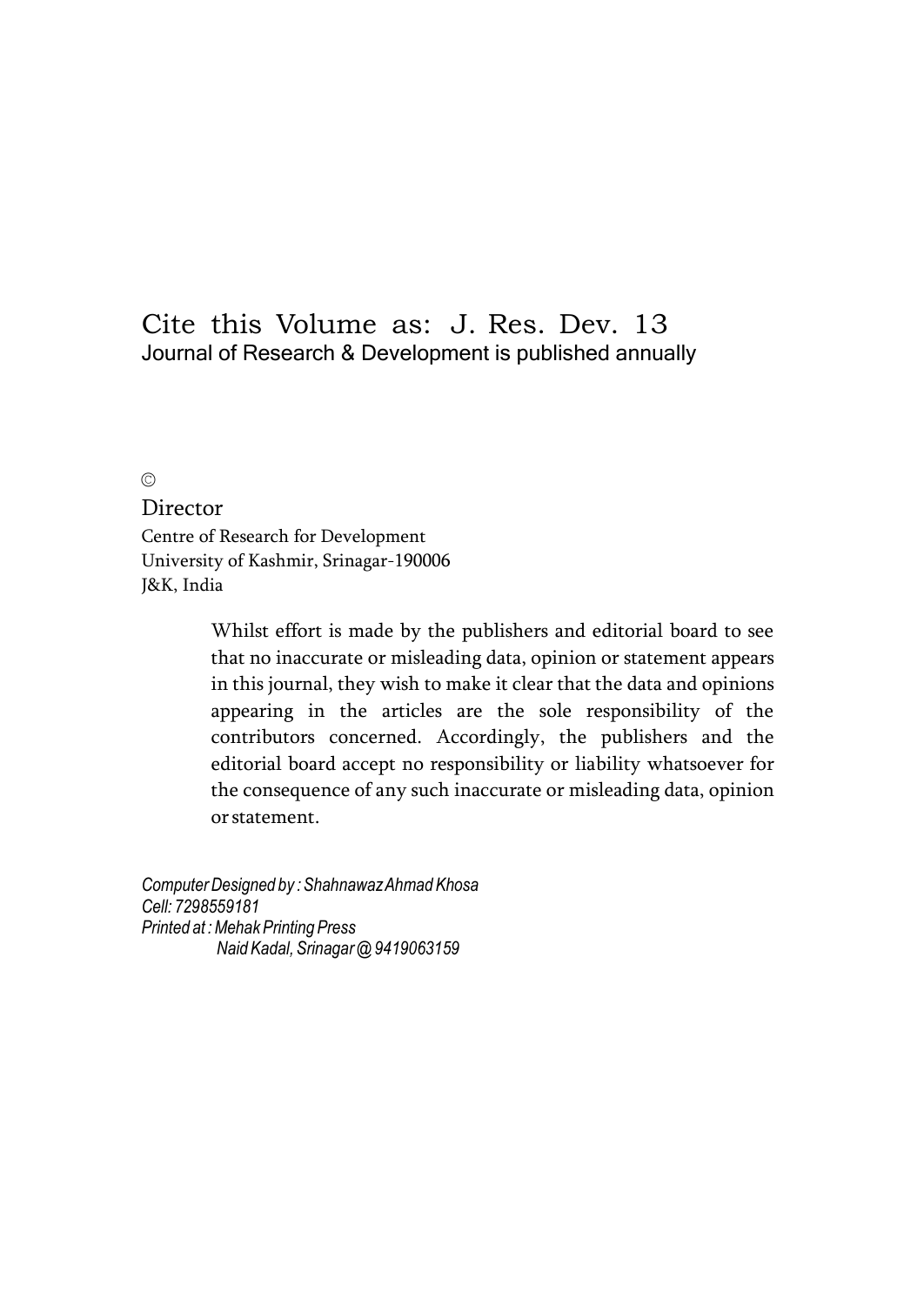# JOURNAL OF RESEARCH & DEVELOPMENT

VOL.13 JANUARY 2013 ISSN 0972-5407



CENTRE OF RESEARCH FOR DEVELOPMENT UNIVERSITY OF KASHMIR SRINAGAR -190006, J&K , INDIA